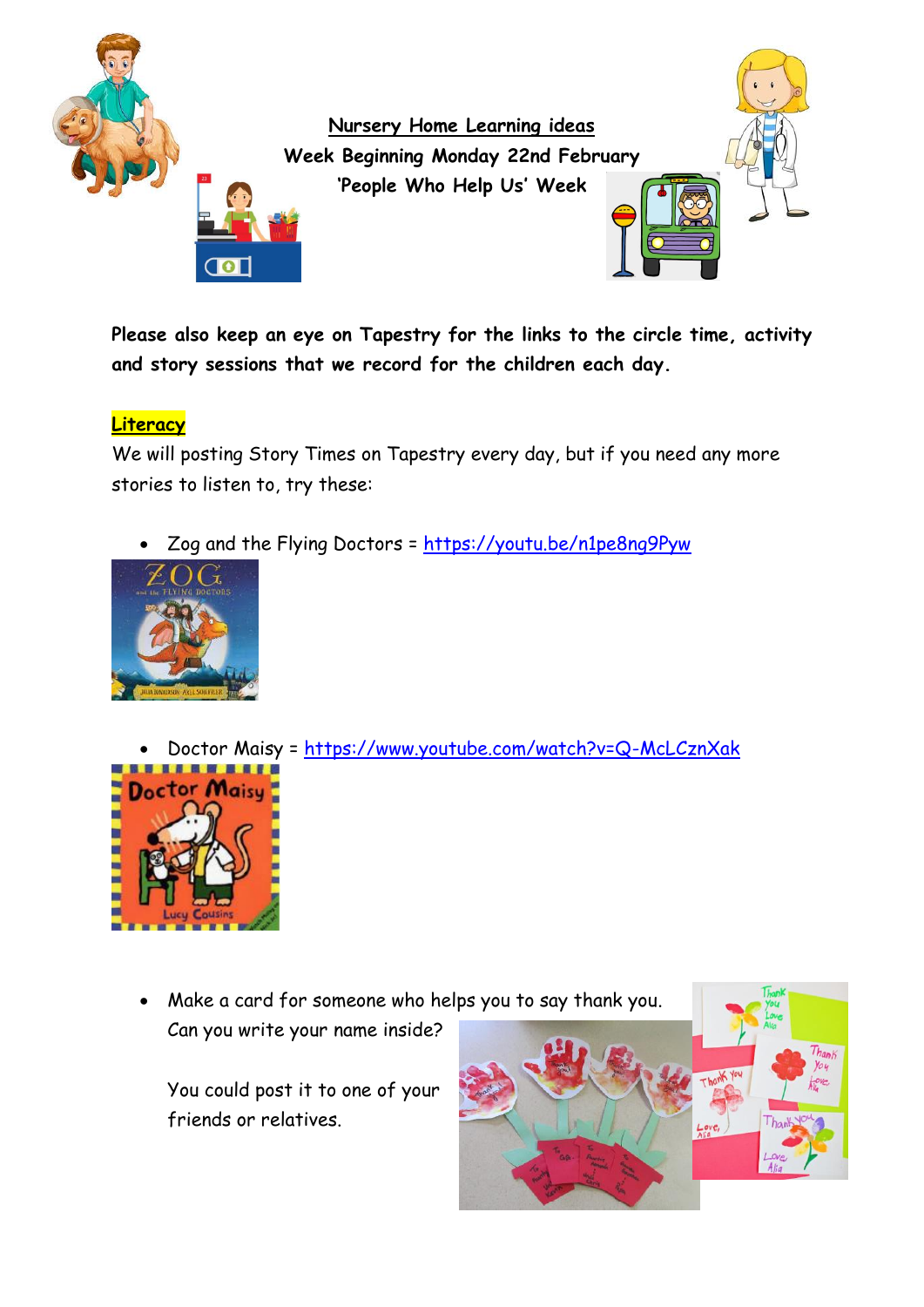Write your child's name on the ground in fire-coloured chalks. Can they put out the fire by tracing over their name with water and brushes?

### **Singing**

Learn the 'Being Helpful' song (To the tune of Frère Jacques.)

Being helpful, being helpful, Is good fun, is good fun. Let us all say 'thank you', Let us all say 'thank you', To someone, to someone.



Learn 'I'm a Firefighter' (To the tune of I'm a Little Teapot)



I'm a firefighter, Brave and strong. Climb up the ladders, They're so long! When I see the fire, Hear me shout! Use the hose and put it out!

# **Cut & Stick Projects**

Create a cut and stick collage picture of someone who helps.

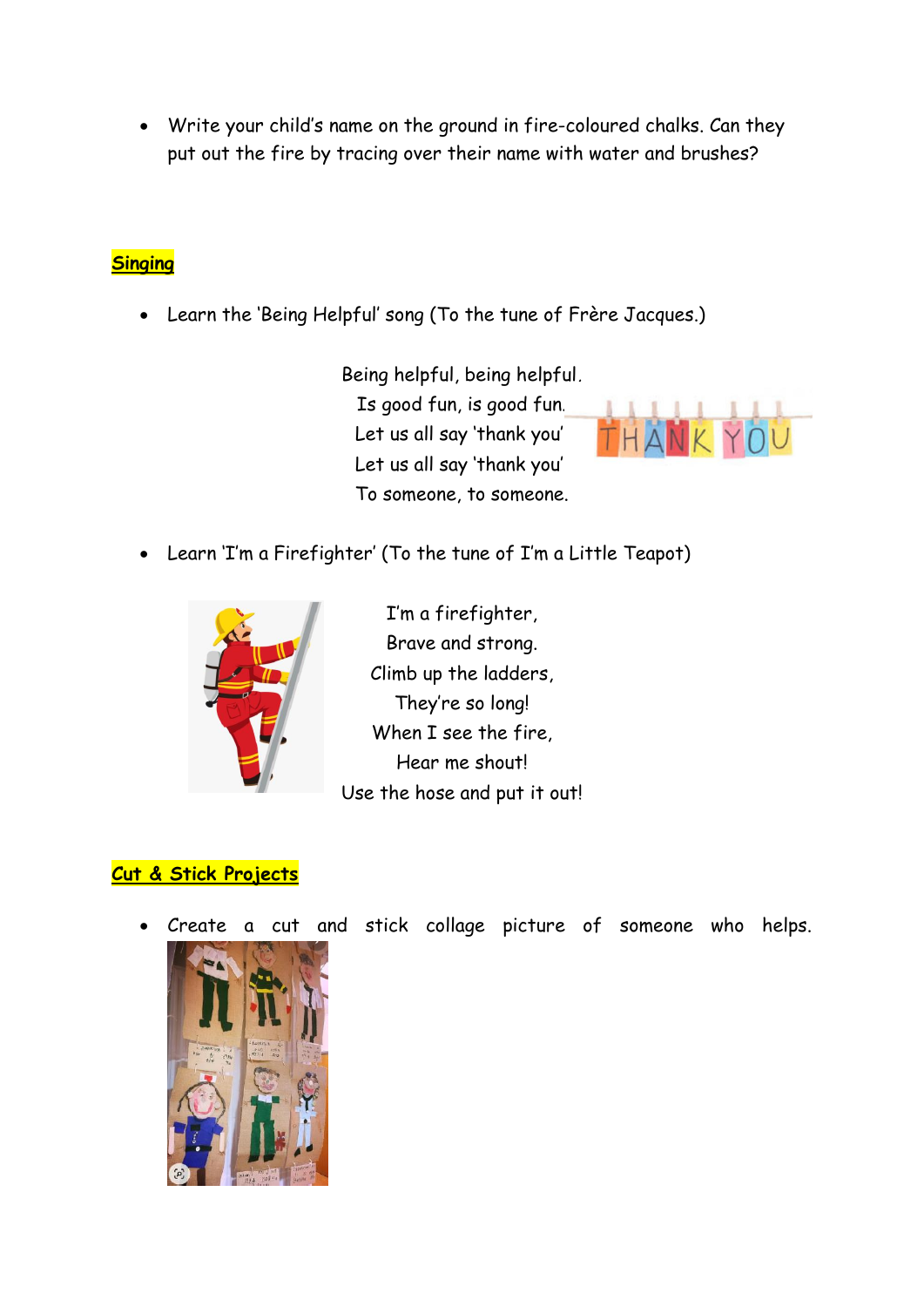- Firefighter handprint
- Firefighter helmet

(Instructions on Tapestry and website)

- Create an x ray picture using cotton buds.
- Make an emergency vehicle.
- 







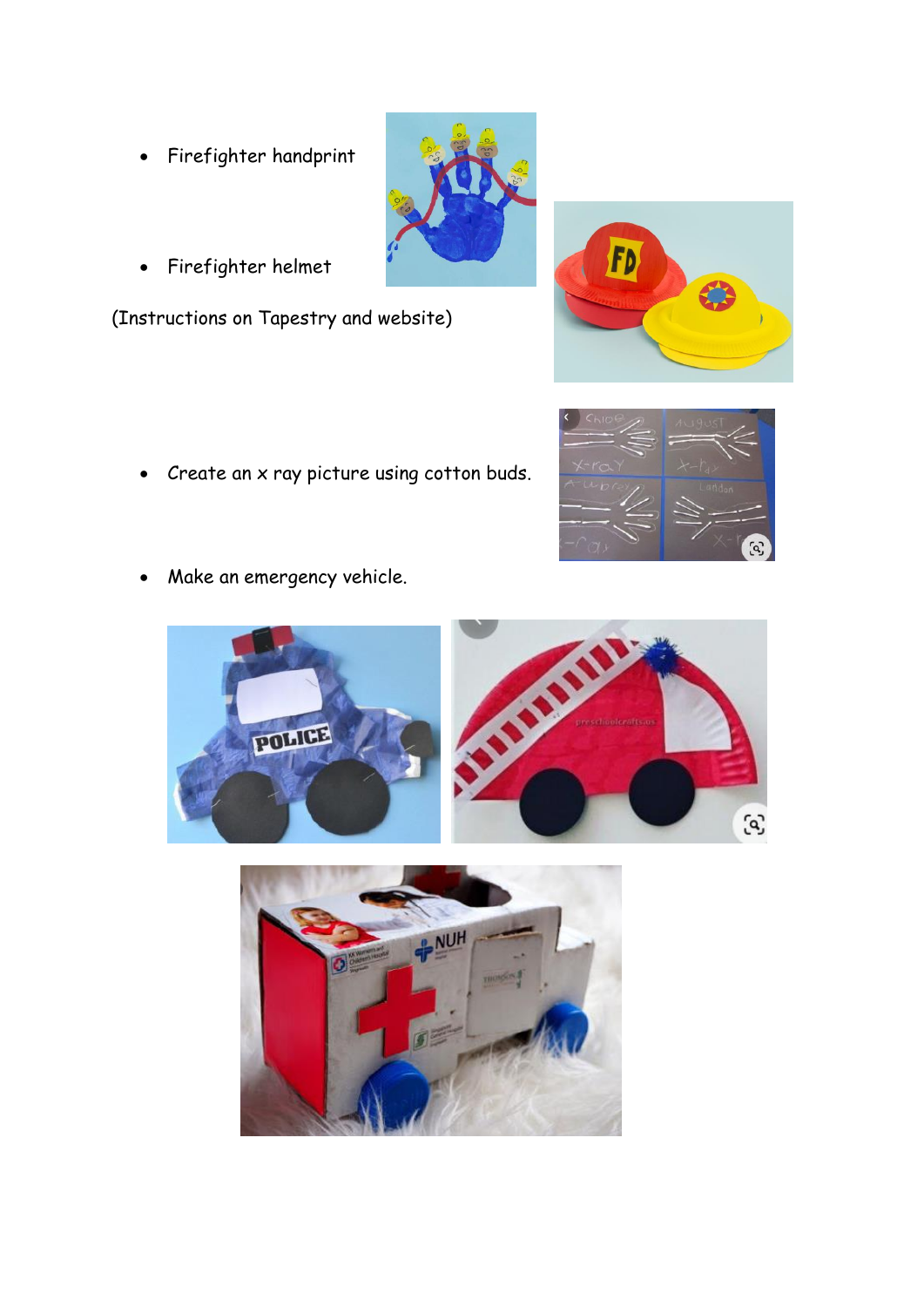#### Phonics/ Communication and Language

- Have a go at learning to sign Miss Polly Had a Dolly. <https://www.youtube.com/watch?v=EjY-M1m5Pl0>
- Play a listening game using photos or small-world characters of a firefighter, a doctor, a vet, a police officer, a postal worker, a shopkeeper etc. Provide clues for the children to use to identify which person is being described. Invite children to pose clues for others to solve too.
- If your child is due to start Reception in September, you may want to show them some of these phonics videos, using the links below. The videos are made by 'Read, Write, Inc', which is the phonics scheme that we use.

We normally begin to introduce the first sounds to children in nursery in the summer term, after Easter…but if your child is interested in letters now, then there is no harm in starting early. If your child shows no interest in the videos, please don't panic…try again in a few weeks or we will try again in the summer term:

- sh =<https://schools.ruthmiskin.com/training/view/oFLQn4fB/BAdukSuW>
- th =<https://schools.ruthmiskin.com/training/view/OK3qbmEX/JeNjpf5U>
- ch =<https://schools.ruthmiskin.com/training/view/0iAsa0Hc/1OSi2DpD>
- qu = https://schools.ruthmiskin.com/training/view/LFgmF3Bq/e8Zq6yIa
- ng = https://schools.ruthmiskin.com/training/view/OEuRhsKd/fMAsrr8F

#### **Exercise Time!**

 **Yogabugs** focusses on mindfulness, balance and core strength. The password you will need is schoolbug1

<https://vimeo.com/showcase/8108981>